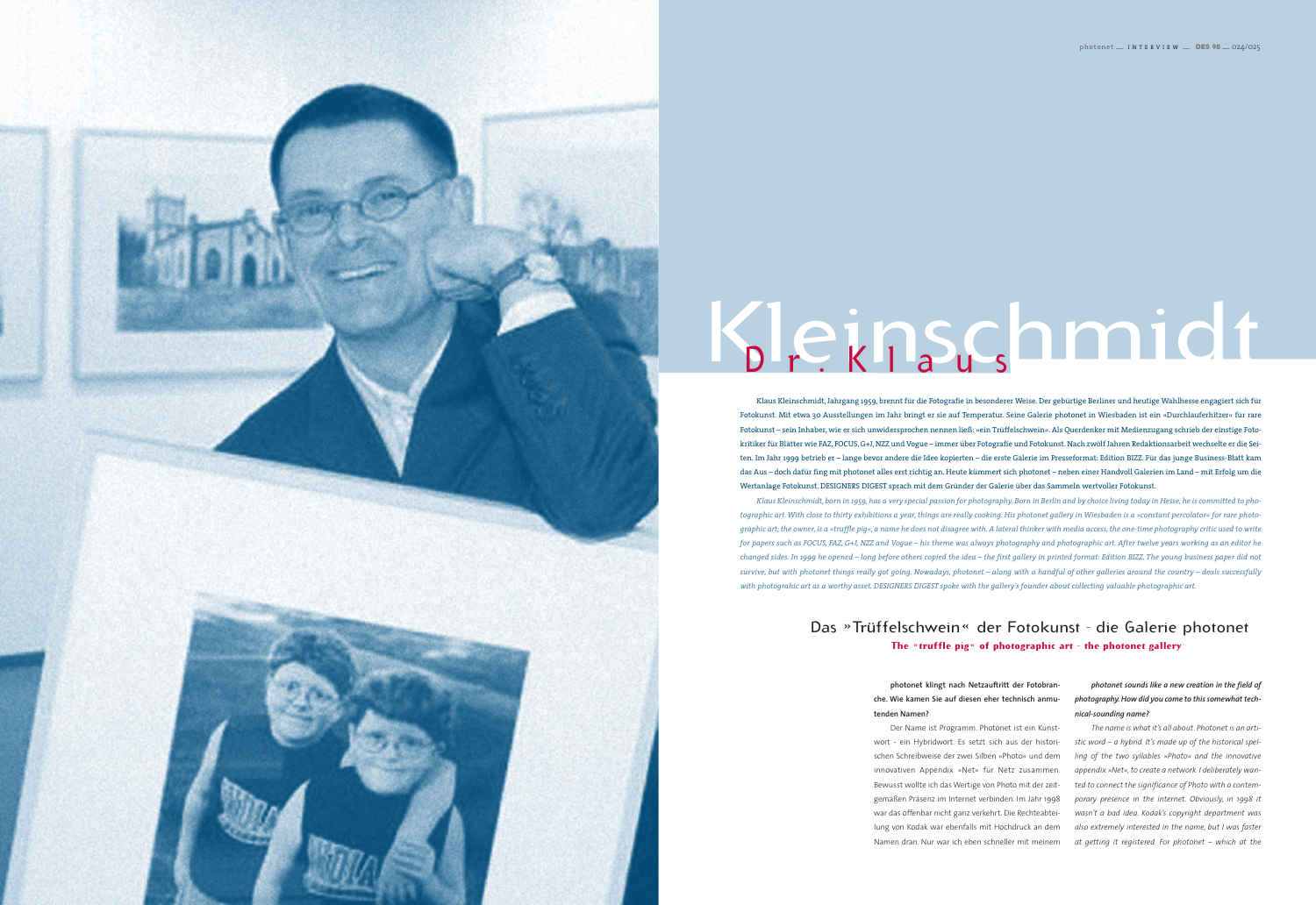*time was as much an agency as a gallery – it was a stroke of good fortune. For eight years now, Google lists it among the top ten hits. The agency and gallery duo became one gallery. After years balancing between the agency market and the art market, I decided to go for the photographic art side. That was important, because the media demands useful pictures, whilst the uncomfortable world of photographic art looks for beauty.*

*You are a gallery owner for photographic art, as well as an appointed representative and deponent assesor of the Chamber of Industry and Commerce for modern and contemporary photographic art, you locate estates, publish books on photography, for years you wrote photography critiques, you founded the photonet picture agency, and are committed to photographic art with an intensity that is rare. In summary, everything about you revolves around photography. My question is directed towards the possibilities of reproduction. Considering the potential of mass production, does photography as a collectable investment still make sense?*

*You can confidently strike out the word »still«. I would even say: Today more than ever...*

*At the time when you founded photonet, you were an advisor to art directors of the guild, you published large amounts of pictures in papers such as FAZ, SZ and ZEIT. You soon travelled an ambassador for special pictures. Names such as Paul Almasy, Peter Granser, Walter Hege, Ramune Pigagaite, Arnold Odermatt, Michael Schnabel and Jan Wenzel were discovered by you. Are you a »truffle pig« for photographic art?*

*Hhmmm... I'll have to think about the truffle pig bit. Let me first split your question into three parts: first there is the mass medium of endless reproducibility – a spectre for every collector in fact. As long as photography is a mass medium, it obviously does not make sense to collect it. As with all technology in all eras, we do, however, frequently have limited editions even in such a cost intensive medium as photography. When a limited print run – whether due to the cost factor or just because of the numbers – acquires a recognizable, unique imagery, the photo is elevated to a work of art. That's when gallery owners become interested; and the collectors only begin their search once it becomes art. This often also happens where – as in the case of the early days of photography – no art market exists, or where – in the case of contemporary photographic art – a defined limited edition is set. The exception occurs*

Agentur und Galerie gleichermaßen – war das ein Glücksfall. Seit acht Jahren listet Google den Namen auf der Hitliste der Top-Ten unter den ersten. Aus dem Zwitter Agentur & Galerie wurde eine Galerie. Nach Jahren des Spagats zwischen Agenturmarkt und Kunstmarkt schlug ich mich auf die Seite der Fotokunst. Das war wichtig; denn das Medienbild verlangt notwendig nützliche Bilder, während die unbequeme Fotokunst nutzlose Schönheit sucht.

**Sie sind Galerist für Fotokunst, zudem bestellter und vereidigter Gutachter der IHK für moderne und zeitgenössische Fotokunst, graben Nachlässe aus, geben Bücher zu Fotografen heraus, schrieben lange als Fotokritiker, sind Gründer der Bildagentur photonet, befassen sich intensiv wie kaum ein anderer mit dem Thema Fotokunst – kurzum: bei Ihnen dreht sich alles um die Fotografie. Meine Frage zielt auf deren technische Reproduzierbarkeit: Taugt denn ausgerechnet die potentielle Massenware Fotografie heute noch als Wertanlage zum Sammeln?**

Das »noch« können Sie getrost streichen. Ich würde sogar sagen: Heute mehr denn je…

**Zu Zeiten der Gründung von photonet berieten Sie die Art-Directoren der Zunft, brachten große Bildstrecken in den Magazinen von FAZ, SZ bis ZEIT unter. Bald waren Sie als Botschafter besonderer Bilder unterwegs. Namen wie Paul Almasy, Peter Granser, Walter Hege, Ramune Pigagaite, Arnold Odermatt, Michael Schnabel und Jan Wenzel wurden durch Sie entdeckt. Sind Sie ein »Trüffelschwein« für Fotokunst?**

Hhm... das mit dem Trüffelschwein muß ich erst sondieren. Lassen Sie mich Ihre Frage zuvor in drei Teile zerlegen: Zunächst ist da das Massenmedium der unendlichen Reproduzierbarkeit – in der Tat ein Gespenst für jeden Sammler. Soweit Fotografie Massenmedium ist, taugt sie sicher nicht zum Sammeln. Doch wir haben, wie in allen Techniken zu allen Zeiten, auch und gerade im kostenintensiven Medium Fotografie oft limitierte Abzüge. Wenn dieser - sei es durch Kostengründe, sei es durch Auflage - limitierte Abzug eine erkennbar eigene Bildsprache spricht, wird das Foto zum Werk geadelt. Da setzt das Interesse beim Galeristen ein; und auch der Sammler beginnt erst beim Kunstwerk mit seiner Suche.

Dies kann regelmäßig auch dort der Fall sein, wo es - wie etwa in der Frühzeit der Fotografie - keinen Kunstmarkt gab, oder wo - etwa in der zeitgenössischen Fotokunst - eine definierte Auflage verabredet wird.

Liegt nun sogar ein seltenes Blatt vor, um so bes-

*when a picture is very rare. In that case it can be worth a fortune. This is particularly so if the photograph is considered a work of art. As a result and because of its rarity, it becomes a coveted item. Everyone wants it, but only one person has it.*

## *You are rated – next to Berinson, Kicken, Pasquer, Zander – among the top five in the country. What is your recipe?*

*It's very simple: work, work, work. On top of that, quality and more quality. Right from the beginning, I work exclusively with the artists; so I don't step into anyone else's shoes. This is very demanding. To give an example, with Paul Almasy, the contemporary witness of the century, the 100th anniversary is preceded by ten years of intense, on-going work. It has already included 56 exhibitions and the publication of three thick monographies. Another case is that of Germany's 2006 shooting star: Michael Schnabel. We are currently on tour with his exhibition "Silent Mountains". His oneman-show at photokina was a great contribution – right next to Martin Parr's presentation.*

*In the age of photoshop and internet, of scanners and digicams, we are flooded with colourful photos. Who can we trust to tell us that a piece of art is truly rare? Who can guarantee that a picture has value?*

*A gallery owner, of course. If it's a serious person who observes and studies the market carefully, he/she can, with reservations, make a definitive statement. The gallery owner is the expert for special visual works with artificial (depending on the run) or natural rarity. Is it a unique copy? Is the photograph a sought-after vintage print with few copies world-wide? Or was there a whole edition and, if so, of how many? These are the kinds of questions a gallery owner asks. If he/she is working with a young photographic artist, then before an exhibition and marketing effort, the exact number to of prints of each picture in a series, will be established in advance. If, for example, the number is seven, it defines it as a rarity.*



#### *And when the seven have been sold and another customer wants one, is there no chance?*

*Then the customer has had bad luck. First come, first served. Life punishes the latecomer. Anything else would be cheating the customers – plus it would not increase the value of a piece of work. A serious and long-term photographic art dealer is dependent precisely on the increases in value. Many customers who buy art have a fine sense for whom they can trust. Customers also frequently wait to see if an artist or a gallery owner stays in the market. In this case a bit of patience is not a bad thing; though waiting too long is*







ser, solch ein Abzug ist mitunter ein Vermögen wert. Im zweiten Fall wäre das also die Fotografie als Kunstwerk und im besten, dem dritten Fall wäre es das Objekt der Begierde mit höchstem Seltenheitswert, das jeder will und nur einer hat.

#### **Sie rangieren - neben etwa Berinson, Kicken, Pasquer, Zander - unter den Top Five im Land? Was ist Ihr Rezept?**

Preußisch einfach: Arbeit, Arbeit, Arbeit. Ausserdem: Qualität und nochmals Qualität. Von Beginn an arbeite ich mit allen Künstlern exklusiv. Es gibt also keine Fußstapfen, in die ich treten kann. Das ist anstrengend. Allein mit Paul Almasy, dem Zeitzeugen des Jahrhunderts, verbindet mich, um nur ein Beispiel zu nennen, zum 100sten Jubiläum eine über zehnjährige Aufbauarbeit: inzwischen 56 Ausstellungen weltweit und drei dicke Monografien als Herausgeber. Oder nehmen Sie den Shootingstar der deutschen Szene 2006: Michael Schnabel. Mit ihm läuft gerade eine Tournee mit »Stille Berge«. Auf der photokina bestritt er damit den größten Beitrag in einer One-Man-Show – gleich neben dem Auftritt von Martin Parr.

**Im Zeitalter von Photoshop und Internet, von Scanner und Digicam haben wir mit einer Flut von bunten Bildern zu tun. Wer sagt uns da zuverlässig, ob ein Werk rar ist? Wer garantiert uns, dass ein Blatt Wert hat?**

Der Galerist natürlich. Wenn er seriös ist, den Markt beobachtet und genau sondiert, kann er mit Vorbehalt verbindliche Aussagen treffen. Er ist der Experte für spezielle Bildwerke mit künstlicher (willkürlicher Auflage) oder natürlicher Rarität. Handelt es sich etwa um ein Unikat? Ist die Fotografie ein gesuchter Vintage-Abzug mit wenigen Blättern weltweit? Oder gibt es eine Auflage? Und wenn: wie hoch ist diese? Das sind die Fragen, die den Fotogaleristen bewegen. Arbeitet er etwa mit jungen Fotokünstlern zusammen, so werden vor der Produktion einer Ausstellung und Vermarktung für jedes Werk einer Serie eine exakte Auflage festgelegt. Diese liegt zum Beispiel bei 7 Exemplaren und verbürgt somit die Rarität.

### **Und wenn ein Kunde nach sieben erfolgten Verkäufen ein Werk will? Hat er dann eine Chance?**

Dann hat er Pech.Wer zuerst kommt, malt zuerst. Den Spätling bestraft das Leben. Alles andere wäre glatter Betrug am Kunden - und dient ausserdem nicht der Wertsteigerung eines Werkes. Gerade auf diesen Wertzuwachs ist ein seriöser und nachhaltig arbeitender Fotokunsthändler angewiesen. Viele Kunden, die Kunst kaufen, haben ein sehr feines Gespür

Ramune Pigagaite, *Cleaning 305: »Cleaning woman3«, »Cleaning woman 5«, »Cleaning woman 9«, 2004, 40 x 60 cm, C-Print/Diasec/Dibond, Auflage 7.*

*(unten): Menschen meiner Stadt »Bäckerin 3«, 2000, 23 x 35, C-Print/Forex, Auflage 7.*

Courtesy Galerie photonet

*Ramune Pigagaite, Cleaning 305: »Cleaning woman3«, »Cleaning woman 5«, »Cleaning woman 9«, 2004, 40 x 60 cm, C-Print/Diasec/Dibond, Auflage 7.*

*(below): People from my city »Baking woman 3«, 2000, 23 x 35, C-Print/Forex, Auflage 7.*

*Courtesy Galerie photonet*



Michael Schnabel (oben): »Sonnenspitze IV«, 2003, Recom Ditone Print,

> (unten) »Montelivet«, 2005, Recome Ditone Print »La Isleta«, 2002, Recome Ditone Print »Ocean Beach«, 2003, Recom Ditone Print

Courtesy Galerie photonet

*Michael Schnabel (above) »Sonnenspitze IV«, 2003, Recom Ditone Print,*

*(below) »Montelivet«, 2005, Recome Ditone Print »La Isleta«, 2002, Recome Ditone Print »Ocean Beach«, 2003, Recom Ditone Print*

*Courtesy Galerie photonet*



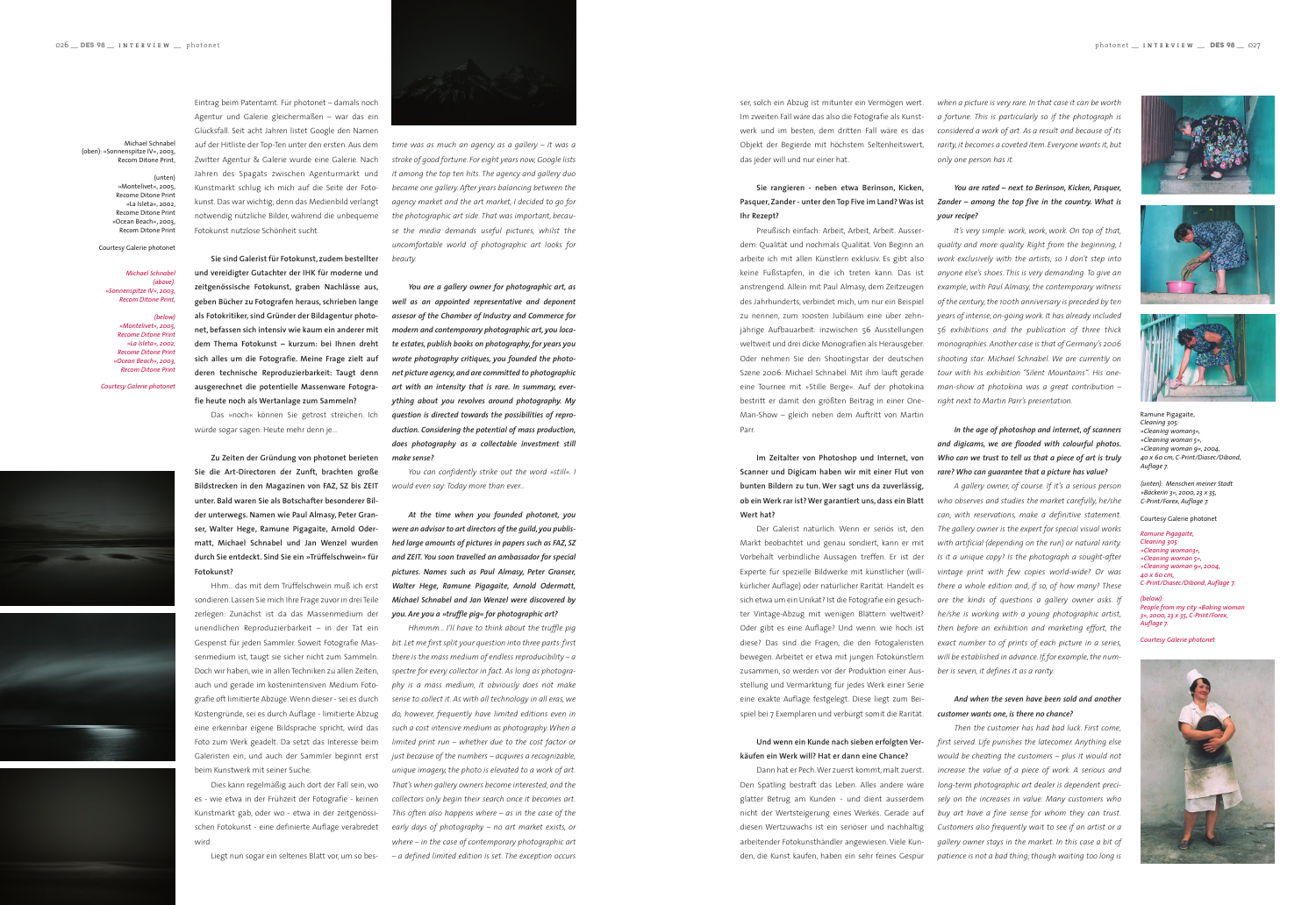*fectly intelligent. Their icons make it through, regardless of how much trend is going on around them. They themselves speak critically of the everywhere-available photo. For a start, a photo is not necessarily a piece of art. The clever picture remains silent. A work of art is not a useful idiot. It is part of the stubbornness of a work, that it wants to be useless and only wants to obey necessity. In other words, its contribution can be to "reverse" an inner need. That is the meaning of necessity.*

#### *So you're a natural enemy of the media?*

*The enormous flood of images that overload our computers, laptops and televisions day after day, tends to limit our perceptions, impoverish every observation; they definitely move nothing, and certainly don't touch us. The images may talk and talk and talk, but they have nothing to say. I work against their terror.*

#### *You are known to be an opinionated gallery owner. Why?*

*No idea. As a student I already preferred to take detours. I wrote my thesis on the labyrinth in the modern age. I said to myself: detours increase ones knowledge of a place. One must, however, enjoy movement. Detours are fun. Nietzsche said: "One must have chaos within, to be able to give birth to dancing stars..." And Vergil also knew about the dialect of the detour:"the labyrinth is the highest order of chaos."*

#### *You appear very structured. Does the labyrinth really stand a chance?*

Fotogeschichte. Wobei natürlich auch "Mobilart" und Photoshop Kunst darstellen können und gekonnt sein wollen. Nehmen Sie Loretta Lux und Stefanie Schneider - die eine bedient sich subtil der Bildbearbeitung für ihre Porträts, die andere spielt ironisch-modisch mit der Trash-Ästhetik verblichener Farben. Das ist absolut intelligent. Ihre Ikonen setzen sich durch, egal wieviel Trend sich um sie herum zeigt. Sie selber sprechen ja kritisch vom überall verfügbaren Foto. Zunächst: ein Foto ist noch kein Werk. Das kluge Bild schweigt. Ein Kunstwerk ist kein nützlicher Idiot. Es gehört zum Eigensinn eines Werks, dass es nutzlos sein will und nur der Notwendigkeit gehorcht, das heisst: als Beitrag kann es innere Not »wenden«. Das ist der Sinn von Notwendigkeit.

> *Yes. The FAZIT foundation, for example, underwrote my graduation piece: about Kafka and the problem of time; then I wrote my way straight into the better feature pages. I began directly at the FAZ newspaper – without any detours. But paths are habits. Detours are created by curiosity. Seriously though, the best and usually secretive reason for following detours is the desire to always discover new terrain.*

#### *How do you see future developments of the photographic art market in Germany? Will we soon be up to American standards?*

*It's more likely that German standards will reach America, because, at the moment, some of the most important names in the contemporary scene are those of young Germans abroad. Take examples such as Thomas Demand, Loretta Lux or Andreas Gursky. And beyond the Becher school, there is real talent to be discovered among young German photographers: the photo automat artist from Leipzig, Jan Wenzel (Fotofix), a landscape artist such as Michael Schnabel with "Silent Mountains", a portrait artist like Ramune Piga-*





#### **Sie sind also der natürliche Feind der Medien?**

Die gigantische Bilderflut, die Tag für Tag massenhaft am Computer, Laptop oder vor dem Fernseher unsere Bildschirme überschwemmt, verhindert eher die Wahrnehmung, verarmt jede Betrachtung, bewegt definitiv nicht, und schon gar nicht berührt sie. Diese Bilder mögen reden und reden und reden: sie haben nichts zu sagen. Gegen deren Terror arbeite ich.

#### **Sie gelten als eigenwilliger Galerist. Warum?**

Keine Ahnung. Schon als Student ging ich sehr gern Umwege. Meine Magisterarbeit schrieb ich über das Labyrinth in der Moderne. Ich sagte mir: Umwege erhöhen die Ortskenntnis. Man muss allerdings Freude an der Bewegung haben. Überhaupt macht der Umweg Spaß. Nietzsche meint: »Man muss das Choas in sich haben, um einen tanzenden Stern zu gebären...« Und Vergil wusste um die Dialektik der Umwege: »das Labyrinth ist des Chaos höchste Ordnung.«

#### **Sie wirken strukturiert. Hat denn da das Labyrinth überhaupt eine realistische Chance?**

Ja. Die FAZIT Stiftung zum Beispiel sponserte meine Promotion. Über Kafka und das Problem der Zeit. Damals erschrieb ich mir den Weg in die Feuilletons von Rang. Ich fing direkt in der FAZ an - vom Umweg also keine Spur. Aber Wege sind Gewohnheiten. Umwege indessen macht die Neugierde. Doch im Ernst: der beste und meist heimliche Grund, Umwege zu gehen, ist immer der, Neuland betreten zu wollen.

#### **Wie sehen Sie künftig die Marktentwicklung der Fotokunst für Deutschland? Haben wir bald amerikanische Verhältnisse?**

Eher bekommen wir deutsche Verhältnisse in Amerika – denn einige der wichtigen Namen der zeit-





*also not good: otherwise the piece could have been sold or the price might have gone up.*

#### *What factors define the value of a photograph? Does some formula apply?*

*If you absolutely want some kind of formula, the only thing that exists is a rough estimation based on various factors: a) name, b) quality and c) rarity; as well, of course, as d) the condition the piece is in. Despite some obstinate claims, the size of the piece does not play a significant role. This certainly applies at least for the early days of photography up to the early contemporary period. I just sold a picture with the humble dimensions of a postcard, for a five digit Euro figure.*

#### *What was the motif? Who pays that amount of money for such a small piece?*

*I'm sorry, but I can't answer either question. I can only say this: my business dealings are very discreet. You can, however, understand that great art does not always have to be big. In fact, to believe the value of art is in the size is a fatal mistake.*

#### *So why the large pieces everywhere?*

*Well, our homes are getting smaller and, at the same time, the pieces are getting larger; with the shortage of space, a piece of art that fills a whole room gives the owner the impression of pure luxury. The result can be observed everywhere at the moment. Gursky, Esser, Höffer, Hütte, Ruff, Struth – half the Becher school tends towards large format. But even that is not really new. Already with dramatic Gothic art and later with melancholic Romanticism, the large format was appreciated. They were incredibly aware of the sublime effect of oversized pictures. Horaz already polemised against this trend:"Wanting to give birth to enormous mountains – the result is a small mouse."*

*Talking about mice – aren't pictures available everywhere for free these days? Every mobile phone can shoot a clear picture. With the click of a mouse the picture is sent everywhere in seconds. Why still spend money for a photograph?*

*I must admit you're right.We are flooded with pictures. Spending money for them would, of course, be unwise. I am not, however, talking about photoshop fast food, or photo rubbish taken with any kid's mobile phone, but rather about works of art from photo history. At the same time, "Mobileart" and photoshop art can be representative and want to be acknowledged. Let's take Loretta Lux and Stefanie Schneider. The first makes use of subtle picture processing to enhance her portraits, the other plays ironically and fashionably with the trash aesthetics of faded colours. It is per-*

dafür, ob sie und wem sie ihr Vertrauen schenken. Häufig warten Kunden auch ab, ob sich ein Künstler oder Galerist am Markt hält. Ein bisschen Geduld ist da nicht schlecht, wenngleich zulange warten auch nicht gut ist: dann ist das Werk verkauft. Oder aber die Preise sind gestiegen.

#### **Welche Faktoren bestimmen den Wert einer Fotografie? Gibt es da eine Formel?**

Wenn Sie unbedingt eine grobe Formel wollen, dann gilt als vage Faustregel der Faktor aus a) Name b) Qualität und c) Rarität sowie natürlich d) der Zustand des gesuchten Blattes. Die Größe des Werks spielt indes, entgegen allen hartnäckigen Behauptungen, keine tragende Rolle. Zumindest in der Frühzeit der Fotografie bis hin zur frühen Moderne ist das so. Gerade habe ich für einen 5stelligen Eurobetrag ein Blatt mit den bescheidenen Maßen etwa einer Postkarte verkauft.

#### **Was war das für ein Motiv? Wer bezahlt so viel für ein Werk dieser Größe?**

Tut mir leid, da muss ich leider doppelt passen. Nur soviel darf ich sagen: Meine Geschäfte laufen äusserst diskret. Aber Sie können daran sehen: große Kunst muß nicht immer groß sein. Überhaupt verwechseln viele das Erhabene in der Kunst mit schierer Größe - ein fataler Irrtum.

#### **Warum dann die großen Werke überall?**

Nun, unsere Wohnungen werden immer kleiner; zugleich werden die Werke immer größer; bei soviel Mangel an Platz verströmen raumgreifende Werke dem Besitzer die Aura von purem Luxus. Das Ergebnis können wir zur Zeit überall beobachten. Gursky, Esser, Höfer, Hütte, Ruff, Struth - die halbe Becher-Schule neigt zu formatfüllender Größe. Aber auch das ist nicht wirklich neu. Schon die himmelstürmende Gotik und später die sehnsüchtige Romantik schätzten das Großformat. Sie wussten um die erhabene Wirkung übergroßer Bilder erstaunlich gut Bescheid. Horaz schon polemisierte gegen diese Mode: »Gewaltige Gebirge gebären wollen - und heraus kommt eine kleine Maus.«

**Apropos Maus - gibt es nicht heute überall Bilder umsonst? Jedes Handy schießt Bilder gestochen scharf. Per Mausklick ist das Bild in Sekunden überall. Warum noch Geld ausgeben für ein Foto?**

Da muss ich Ihnen Recht geben. Eine Flut von Bildern kommt über uns.Dafür noch Geld n auszugeben, wäre in der Tat unklug. Ich spreche aber nicht über Fastfood aus dem Photoshop oder über Fotomüll aus dem Mobilfon der Kids, sondern von Kunstwerken der

Jan Wenzel, Interieur XII. Leipzig, Prager Straße, 1998, 21,3x16,0 cm, vier Fotoautomatenstreifen, Unikat Interieur II. Leipzig, Prager Straße, 1998, 21,3x16,0 cm, vier Fotoautomatenstreifen, Unikat Unten: Aus der Serie Zersägt (Was bleibt, bleibt): Fahrrad. Leipzig Hauptbahnhof, 21,3 x 20,0 cm, fünf Fotoautomatenstreifen, Unikat

Courtesy Galerie photonet

*Jan Wenzel, Interior XII. Leipzig, Prager Straße, 1998, 21,3x16,0 cm, four strips from a photo automat, unicum*

*Interior II. Leipzig, Prager Straße, 1998, 21,3x16,0 cm, four strips from a photo automat, unicum*

*Below: from the series Sawn up (What remains, remains): Bicycle. Leipzig, main train station, 21,3 x 20,0 cm, five strips from a photo automat,*

*unicum* 



Paul Almasy Sekretärin an der Schreibmaschine, Monaco, um 1937 Ältestenrat in einem Dorf der Soninké, Französisch-Sudan (heute Mali), Französisch-Westafrika, 1936 Graffito zur Volksabsstimmung über den Verfassungsentwurf in Frankreich, Paris, Oktober 1945 Silbergelatine Prints jeweils 26 x 38 cm Auflage: 10

#### *Paul Almasy Secretary at a type-writer, Monaco, around 1937 Council of elders in a village of Soninké, in French Sudan (now Mali), French West Africa, 1936 Graffiti from a referendum on the constitutional draft in France, Paris, October 1945 Silver gelatine Prints*